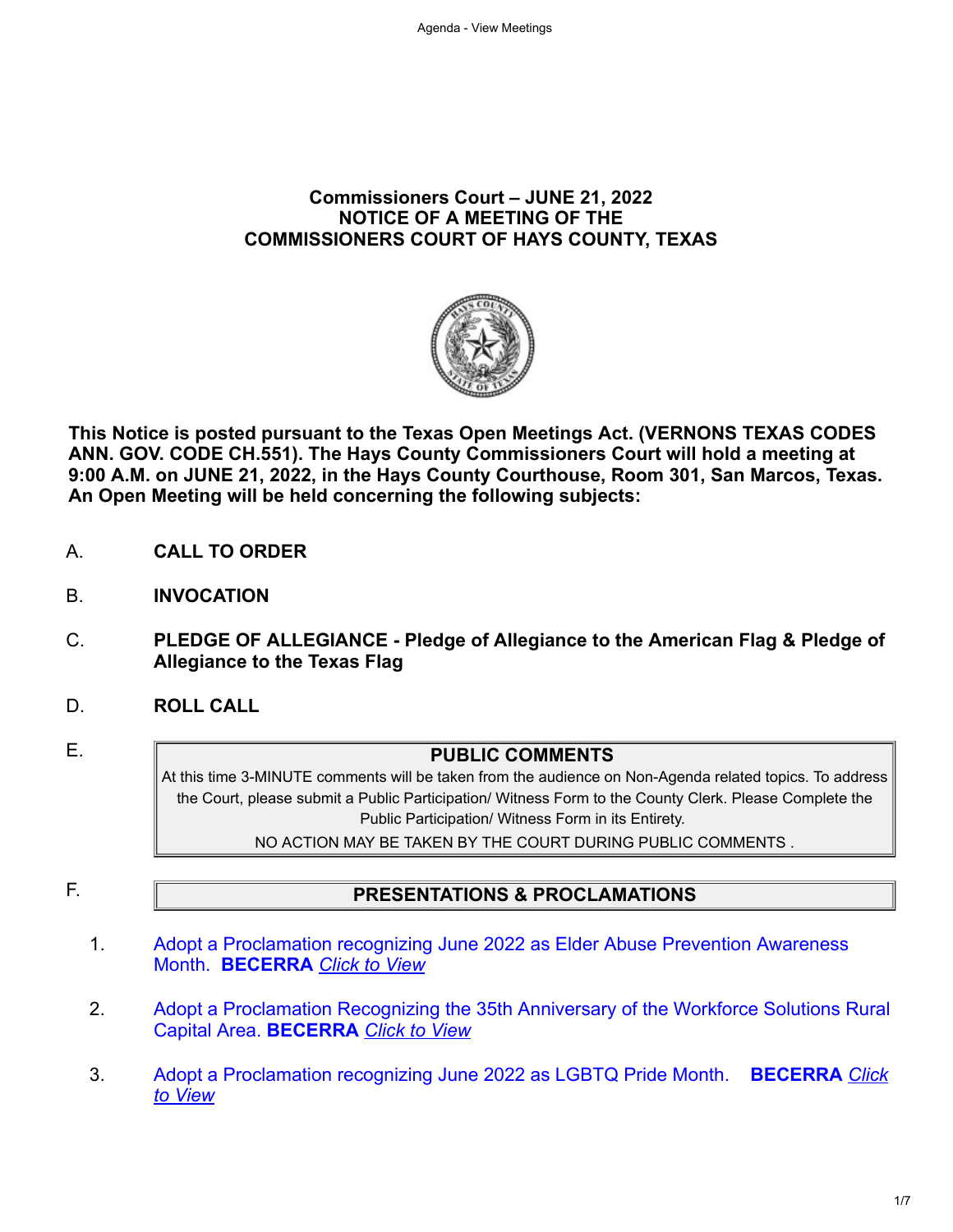- 4. [Adopt a Proclamation recognizing the Celebration of the 80th Anniversary of La Sociedad](https://destinyhosted.com/agenda_publish.cfm?id=42972&mt=ALL&get_month=6&get_year=2022&dsp=agm&seq=135&rev=0&ag=3&ln=819&nseq=131&nrev=0&pseq=133&prev=0) Mutualista de Cuauhtémoc. **INGALSBE** *[Click to View](https://destinyhosted.com/agenda_publish.cfm?id=42972&mt=ALL&get_month=6&get_year=2022&dsp=agm&seq=135&rev=0&ag=3&ln=819&nseq=131&nrev=0&pseq=133&prev=0)*
- 5. Update by Jude Prather, [Veteran Services Officer, regarding](https://destinyhosted.com/agenda_publish.cfm?id=42972&mt=ALL&get_month=6&get_year=2022&dsp=agm&seq=131&rev=0&ag=3&ln=815&nseq=&nrev=&pseq=135&prev=0) Hope 4 Veterans Grant. **SHELL/PRATHER** *[Click to View](https://destinyhosted.com/agenda_publish.cfm?id=42972&mt=ALL&get_month=6&get_year=2022&dsp=agm&seq=131&rev=0&ag=3&ln=815&nseq=&nrev=&pseq=135&prev=0)*

G. **CONSENT ITEMS**

The following may be acted upon in one motion. A Commissioner, the County Judge, or a Citizen may request items be pulled for separate discussion and/or action.

- 1. Approve payments of County invoices. **VILLARREAL-ALONZO**
- 2. Approve the payment of Juror checks. **VILLARREAL-ALONZO**
- 3. Approve the payment of United Healthcare claims. **VILLARREAL-ALONZO**
- 4. Approve the payment of the June 30, 2022 payroll disbursements in an amount not to [exceed \\$4,100,000.00 effective June 30, 2022 and post totals for wages, withholdings,](https://destinyhosted.com/agenda_publish.cfm?id=42972&mt=ALL&get_month=6&get_year=2022&dsp=agm&seq=136&rev=0&ag=3&ln=871&nseq=29&nrev=0&pseq=&prev=) deductions and benefits on the Hays County website once finalized. **BECERRA/RICHEY** *[Click to View](https://destinyhosted.com/agenda_publish.cfm?id=42972&mt=ALL&get_month=6&get_year=2022&dsp=agm&seq=136&rev=0&ag=3&ln=871&nseq=29&nrev=0&pseq=&prev=)*
- 5. [Authorize payment of \\$806.70 to Cornerstone Detention Products, Inc. for the Jail related](https://destinyhosted.com/agenda_publish.cfm?id=42972&mt=ALL&get_month=6&get_year=2022&dsp=agm&seq=29&rev=0&ag=3&ln=766&nseq=97&nrev=0&pseq=136&prev=0) to repairs to a separation door and food port locks where no purchase order was in place as required per the County Policy. **INGALSBE/CUTLER** *[Click to View](https://destinyhosted.com/agenda_publish.cfm?id=42972&mt=ALL&get_month=6&get_year=2022&dsp=agm&seq=29&rev=0&ag=3&ln=766&nseq=97&nrev=0&pseq=136&prev=0)*
- 6. Approve Utility Permits. **[INGALSBE/BORCHERDING](https://destinyhosted.com/agenda_publish.cfm?id=42972&mt=ALL&get_month=6&get_year=2022&dsp=agm&seq=97&rev=0&ag=3&ln=789&nseq=102&nrev=0&pseq=29&prev=0)** *[Click to View](https://destinyhosted.com/agenda_publish.cfm?id=42972&mt=ALL&get_month=6&get_year=2022&dsp=agm&seq=97&rev=0&ag=3&ln=789&nseq=102&nrev=0&pseq=29&prev=0)*
- 7. Authorize Payment to Card Service Center in the amount of \$578.64 for Lodging at the [Texas Department of Emergency Management Conference in which no purchase order](https://destinyhosted.com/agenda_publish.cfm?id=42972&mt=ALL&get_month=6&get_year=2022&dsp=agm&seq=102&rev=0&ag=3&ln=790&nseq=106&nrev=0&pseq=97&prev=0) [was issued as required per the Hays County Purchasing Policy.](https://destinyhosted.com/agenda_publish.cfm?id=42972&mt=ALL&get_month=6&get_year=2022&dsp=agm&seq=102&rev=0&ag=3&ln=790&nseq=106&nrev=0&pseq=97&prev=0) **BECERRA** *Click to View*
- 8. [Authorize the County Clerk's Office to purchase of 2 AR-E file stampers from National](https://destinyhosted.com/agenda_publish.cfm?id=42972&mt=ALL&get_month=6&get_year=2022&dsp=agm&seq=106&rev=0&ag=3&ln=792&nseq=109&nrev=0&pseq=102&prev=0) Date Stamp valued at \$2,113.00 for the County Clerk Courts Division and amend the budget accordingly. **BECERRA/CARDENAS** *[Click to View](https://destinyhosted.com/agenda_publish.cfm?id=42972&mt=ALL&get_month=6&get_year=2022&dsp=agm&seq=106&rev=0&ag=3&ln=792&nseq=109&nrev=0&pseq=102&prev=0)*
- 9. [Accept the Fiscal Year 2021 Hays County Emergency Services District #3 Audit Report](https://destinyhosted.com/agenda_publish.cfm?id=42972&mt=ALL&get_month=6&get_year=2022&dsp=agm&seq=109&rev=0&ag=3&ln=793&nseq=107&nrev=0&pseq=106&prev=0) per Texas Health and Safety Code 775.082. **VILLARREAL-ALONZO/SHELL/INGALSBE** *[Click to View](https://destinyhosted.com/agenda_publish.cfm?id=42972&mt=ALL&get_month=6&get_year=2022&dsp=agm&seq=109&rev=0&ag=3&ln=793&nseq=107&nrev=0&pseq=106&prev=0)*
- 10. [Receive Annual Road Reports for each Precinct as required by the Texas Transportation](https://destinyhosted.com/agenda_publish.cfm?id=42972&mt=ALL&get_month=6&get_year=2022&dsp=agm&seq=107&rev=0&ag=3&ln=795&nseq=112&nrev=0&pseq=109&prev=0) Code Sect 251.005. **JONES/BORCHERDING** *[Click to View](https://destinyhosted.com/agenda_publish.cfm?id=42972&mt=ALL&get_month=6&get_year=2022&dsp=agm&seq=107&rev=0&ag=3&ln=795&nseq=112&nrev=0&pseq=109&prev=0)*
- 11. Appoint Pastor Darius Todd, as the Chaplain for Hays County, Texas, pursuant to the [Resolution, Policy and Procedure Regarding Invocations, adopted by the Commissioners](https://destinyhosted.com/agenda_publish.cfm?id=42972&mt=ALL&get_month=6&get_year=2022&dsp=agm&seq=112&rev=0&ag=3&ln=799&nseq=111&nrev=0&pseq=107&prev=0) Court on October 16, 2012. **BECERRA/KENNEDY** *[Click to View](https://destinyhosted.com/agenda_publish.cfm?id=42972&mt=ALL&get_month=6&get_year=2022&dsp=agm&seq=112&rev=0&ag=3&ln=799&nseq=111&nrev=0&pseq=107&prev=0)*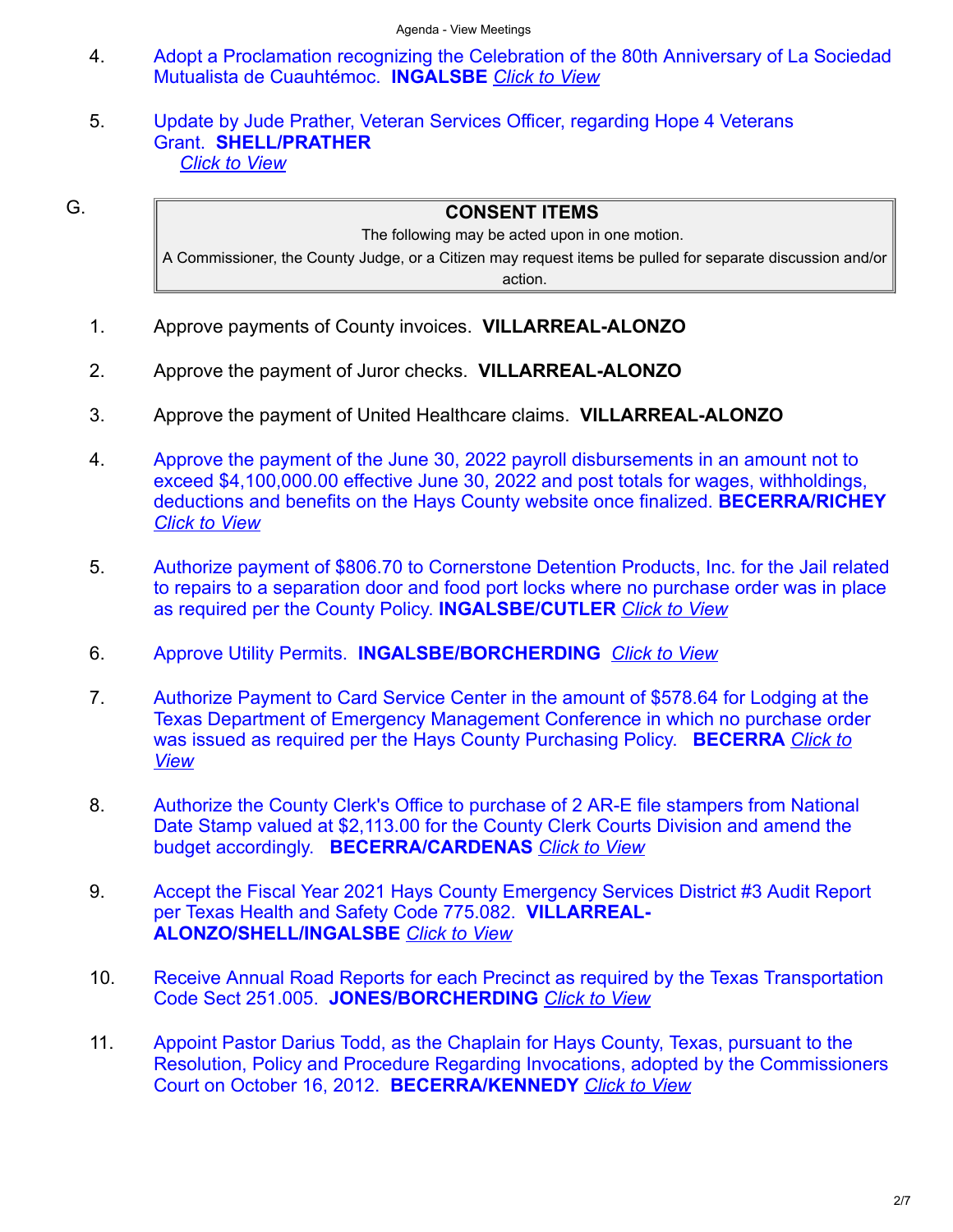- 12. [Authorize a waiver to the purchasing policy for the Sheriff's Office to use existing funds to](https://destinyhosted.com/agenda_publish.cfm?id=42972&mt=ALL&get_month=6&get_year=2022&dsp=agm&seq=111&rev=0&ag=3&ln=796&nseq=91&nrev=0&pseq=112&prev=0) purchase two Motor-One Wireless Shoulder Mics from PVP Communications, valued at \$1,383.00, and amend the budget accordingly. **INGALSBE/CUTLER** *[Click to View](https://destinyhosted.com/agenda_publish.cfm?id=42972&mt=ALL&get_month=6&get_year=2022&dsp=agm&seq=111&rev=0&ag=3&ln=796&nseq=91&nrev=0&pseq=112&prev=0)*
- 13. Authorize the Sheriff's Office to use existing funds to purchase an 80" Ram Bar from Lenco Armored Vehicles valued at \$2,702.91; authorize a discretionary exemption [pursuant to Texas Local Government Code, Ch. 262.024\(a\)\(7\)\(D\) and amend the budget](https://destinyhosted.com/agenda_publish.cfm?id=42972&mt=ALL&get_month=6&get_year=2022&dsp=agm&seq=91&rev=0&ag=3&ln=797&nseq=90&nrev=0&pseq=111&prev=0) accordingly. **INGALSBE/CUTLER** *[Click to View](https://destinyhosted.com/agenda_publish.cfm?id=42972&mt=ALL&get_month=6&get_year=2022&dsp=agm&seq=91&rev=0&ag=3&ln=797&nseq=90&nrev=0&pseq=111&prev=0)*
- 14. [Authorize a waiver to the purchasing policy for the Sheriff's Office to use existing funds to](https://destinyhosted.com/agenda_publish.cfm?id=42972&mt=ALL&get_month=6&get_year=2022&dsp=agm&seq=90&rev=0&ag=3&ln=798&nseq=113&nrev=0&pseq=91&prev=0) purchase The WRAP by Safe Restraints, Inc., valued at \$1,413.00, and amend the budget accordingly. **INGALSBE/CUTLER** *[Click to View](https://destinyhosted.com/agenda_publish.cfm?id=42972&mt=ALL&get_month=6&get_year=2022&dsp=agm&seq=90&rev=0&ag=3&ln=798&nseq=113&nrev=0&pseq=91&prev=0)*
- 15. [Amend various departmental operating, special revenue and capital project budgets in](https://destinyhosted.com/agenda_publish.cfm?id=42972&mt=ALL&get_month=6&get_year=2022&dsp=agm&seq=113&rev=0&ag=3&ln=800&nseq=123&nrev=0&pseq=90&prev=0) preparation for FY 2022 mid-year financial reporting. **BECERRA/DORSETT** *[Click to View](https://destinyhosted.com/agenda_publish.cfm?id=42972&mt=ALL&get_month=6&get_year=2022&dsp=agm&seq=113&rev=0&ag=3&ln=800&nseq=123&nrev=0&pseq=90&prev=0)*
- 16. Authorize the County Judge to execute a Contract Amendment between Hays County [and Kyle Landscaping Services related to Cemetery Maintenance pursuant to IFB 2022-](https://destinyhosted.com/agenda_publish.cfm?id=42972&mt=ALL&get_month=6&get_year=2022&dsp=agm&seq=123&rev=0&ag=3&ln=805&nseq=122&nrev=0&pseq=113&prev=0) B04, adding Antioch Cemetery (\$140.00 per visit for the front area and \$240.00 as directed for the back area). **SMITH/BORCHERDING** *[Click to View](https://destinyhosted.com/agenda_publish.cfm?id=42972&mt=ALL&get_month=6&get_year=2022&dsp=agm&seq=123&rev=0&ag=3&ln=805&nseq=122&nrev=0&pseq=113&prev=0)*
- 17. [Approve specifications for IFB 2022-B14 Metal Beam Guard Fence \(MBGF\) Materials and](https://destinyhosted.com/agenda_publish.cfm?id=42972&mt=ALL&get_month=6&get_year=2022&dsp=agm&seq=122&rev=0&ag=3&ln=804&nseq=120&nrev=0&pseq=123&prev=0) [authorize Purchasing to solicit for bids and advertise.](https://destinyhosted.com/agenda_publish.cfm?id=42972&mt=ALL&get_month=6&get_year=2022&dsp=agm&seq=122&rev=0&ag=3&ln=804&nseq=120&nrev=0&pseq=123&prev=0) **BECERRA/BORCHERDING** *Click to View*
- 18. [Authorize a waiver to the purchasing policy and amend the Constable Pct. 2 operating](https://destinyhosted.com/agenda_publish.cfm?id=42972&mt=ALL&get_month=6&get_year=2022&dsp=agm&seq=120&rev=0&ag=3&ln=806&nseq=125&nrev=0&pseq=122&prev=0) budget for increased costs of \$679.00 for a Motor-One Wireless Shoulder Mic for the Motor Unit. **JONES/TORRES** *[Click to View](https://destinyhosted.com/agenda_publish.cfm?id=42972&mt=ALL&get_month=6&get_year=2022&dsp=agm&seq=120&rev=0&ag=3&ln=806&nseq=125&nrev=0&pseq=122&prev=0)*
- 19. [Approve an amended list of positions authorized to receive overtime payments as](https://destinyhosted.com/agenda_publish.cfm?id=42972&mt=ALL&get_month=6&get_year=2022&dsp=agm&seq=125&rev=0&ag=3&ln=808&nseq=119&nrev=0&pseq=120&prev=0) outlined in the Hays County Personnel Policy, Section 2A112. **SHELL/INGALSBE/MILLER** *[Click to View](https://destinyhosted.com/agenda_publish.cfm?id=42972&mt=ALL&get_month=6&get_year=2022&dsp=agm&seq=125&rev=0&ag=3&ln=808&nseq=119&nrev=0&pseq=120&prev=0)*
- 20. Authorize the County Judge to execute a First Amendment and a Second Amendment to [the Master Services Agreement with Securus Technologies, LLC related to](https://destinyhosted.com/agenda_publish.cfm?id=42972&mt=ALL&get_month=6&get_year=2022&dsp=agm&seq=119&rev=0&ag=3&ln=812&nseq=57&nrev=0&pseq=125&prev=0) electronic mail and field service technician. **SHELL/CUTLER** *[Click to View](https://destinyhosted.com/agenda_publish.cfm?id=42972&mt=ALL&get_month=6&get_year=2022&dsp=agm&seq=119&rev=0&ag=3&ln=812&nseq=57&nrev=0&pseq=125&prev=0)*
- 21. [Amend the Constable's operating budgets related to law enforcement equipment for](https://destinyhosted.com/agenda_publish.cfm?id=42972&mt=ALL&get_month=6&get_year=2022&dsp=agm&seq=57&rev=0&ag=3&ln=820&nseq=118&nrev=0&pseq=119&prev=0) [vehicles approved in the FY2022 budget process.](https://destinyhosted.com/agenda_publish.cfm?id=42972&mt=ALL&get_month=6&get_year=2022&dsp=agm&seq=57&rev=0&ag=3&ln=820&nseq=118&nrev=0&pseq=119&prev=0) **JONES/SHELL/DORSETT** *Click to View*
- 22. Authorize the Hays County Commissioner's Court to submit a request for funds to the [Texas Comptroller's Office for unclaimed capital credits pursuant to the Texas Property](https://destinyhosted.com/agenda_publish.cfm?id=42972&mt=ALL&get_month=6&get_year=2022&dsp=agm&seq=118&rev=0&ag=3&ln=821&nseq=126&nrev=0&pseq=57&prev=0) Code, Section 74.602. **BECERRA/DORSETT** *[Click to View](https://destinyhosted.com/agenda_publish.cfm?id=42972&mt=ALL&get_month=6&get_year=2022&dsp=agm&seq=118&rev=0&ag=3&ln=821&nseq=126&nrev=0&pseq=57&prev=0)*
- 23. [Approve extension of RFP 2016-P06 Bank Depository with Sage Capital Bank, N.A. for a](https://destinyhosted.com/agenda_publish.cfm?id=42972&mt=ALL&get_month=6&get_year=2022&dsp=agm&seq=126&rev=0&ag=3&ln=817&nseq=&nrev=&pseq=118&prev=0) period not to exceed 92 days (September 30, 2022) and authorize a discretionary exemption pursuant to Texas Local Government Code, Ch. 262.024(a)(4). **BECERRA/RICHEY** *[Click to View](https://destinyhosted.com/agenda_publish.cfm?id=42972&mt=ALL&get_month=6&get_year=2022&dsp=agm&seq=126&rev=0&ag=3&ln=817&nseq=&nrev=&pseq=118&prev=0)*

### H. **ACTION ITEMS**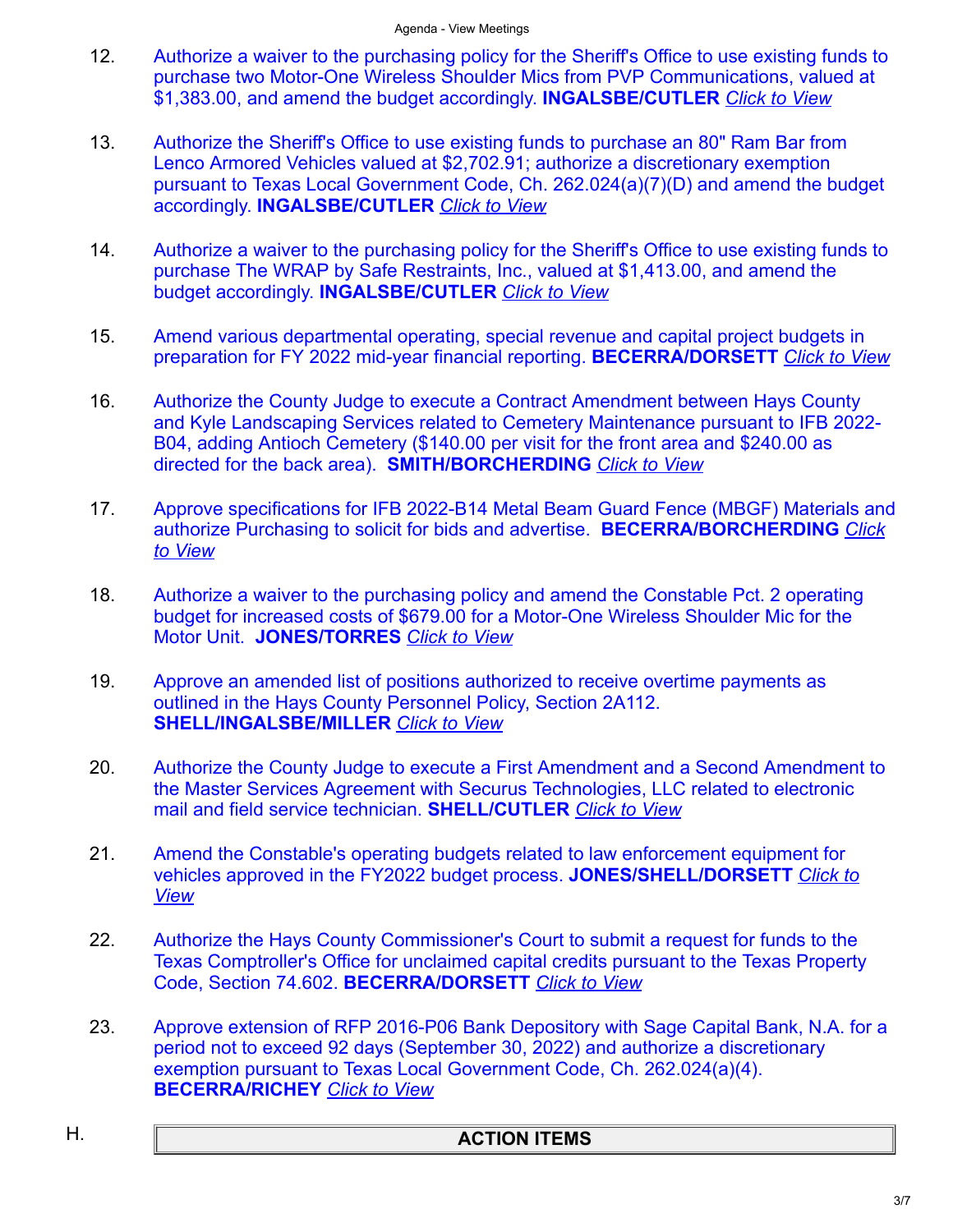#### I. **ROADS**

- 1. Discussion and possible action to approve the selection of WSB Inc. to review Traffic Impact Analyses for [certain proposed residential and commercial developments in Hays](https://destinyhosted.com/agenda_publish.cfm?id=42972&mt=ALL&get_month=6&get_year=2022&dsp=agm&seq=92&rev=0&ag=3&ln=780&nseq=101&nrev=0&pseq=&prev=) County. **JONES/BORCHERDING** *[Click to View](https://destinyhosted.com/agenda_publish.cfm?id=42972&mt=ALL&get_month=6&get_year=2022&dsp=agm&seq=92&rev=0&ag=3&ln=780&nseq=101&nrev=0&pseq=&prev=)*
- 2. [Discussion and possible action to call for a public hearing on July 5, 2022 to establish a 3](https://destinyhosted.com/agenda_publish.cfm?id=42972&mt=ALL&get_month=6&get_year=2022&dsp=agm&seq=101&rev=0&ag=3&ln=788&nseq=98&nrev=0&pseq=92&prev=0) way stop location on Goforth Road at the intersection with High Road. **INGALSBE /BORCHERDING** *[Click to View](https://destinyhosted.com/agenda_publish.cfm?id=42972&mt=ALL&get_month=6&get_year=2022&dsp=agm&seq=101&rev=0&ag=3&ln=788&nseq=98&nrev=0&pseq=92&prev=0)*
- 3. [Discussion and possible action to accept fiscal surety for the construction of roadway and](https://destinyhosted.com/agenda_publish.cfm?id=42972&mt=ALL&get_month=6&get_year=2022&dsp=agm&seq=98&rev=0&ag=3&ln=787&nseq=103&nrev=0&pseq=101&prev=0) drainage improvements in the amount of \$4,800,135.72 for Sunset Oaks, Section 1, [Phase 2 Subdivision \(Bond # 08BSBIW4813\).](https://destinyhosted.com/agenda_publish.cfm?id=42972&mt=ALL&get_month=6&get_year=2022&dsp=agm&seq=98&rev=0&ag=3&ln=787&nseq=103&nrev=0&pseq=101&prev=0) **INGALSBE/BORCHERDING** *Click to View*
- 4. Discussion and possible action to authorize the County Judge to execute Contract Amendment No. 3 in the amount of \$112,000.00 to the Professional Services Agreement between Hays County and Cobb Fendley & Associates, Inc. for Utility Coordination Services on the TxDOT/Hays County FM110 North Partnership Project and [authorize a discretionary exemption pursuant to Texas Local Government Code, Ch.](https://destinyhosted.com/agenda_publish.cfm?id=42972&mt=ALL&get_month=6&get_year=2022&dsp=agm&seq=103&rev=0&ag=3&ln=794&nseq=116&nrev=0&pseq=98&prev=0) 262.024(a)(4). **INGALSBE/BORCHERDING** *[Click to View](https://destinyhosted.com/agenda_publish.cfm?id=42972&mt=ALL&get_month=6&get_year=2022&dsp=agm&seq=103&rev=0&ag=3&ln=794&nseq=116&nrev=0&pseq=98&prev=0)*
- 5. Discussion and possible action to authorize the County Judge to execute Supplemental Work Authorization #1 to Work Authorization #3 of the Professional Services Agreement between Hays County and Binkley & Barfield Inc. related to the Windy Hill Project; [authorize a discretionary exemption pursuant to Texas Local Government Code, Ch.](https://destinyhosted.com/agenda_publish.cfm?id=42972&mt=ALL&get_month=6&get_year=2022&dsp=agm&seq=116&rev=0&ag=3&ln=802&nseq=127&nrev=0&pseq=103&prev=0) [262.024\(a\)\(4\) and amend the budget accordingly.](https://destinyhosted.com/agenda_publish.cfm?id=42972&mt=ALL&get_month=6&get_year=2022&dsp=agm&seq=116&rev=0&ag=3&ln=802&nseq=127&nrev=0&pseq=103&prev=0) **JONES/BORCHERDING** *Click to View*
- 6. [Discussion and possible action to authorize the County Judge to execute Supplemental](https://destinyhosted.com/agenda_publish.cfm?id=42972&mt=ALL&get_month=6&get_year=2022&dsp=agm&seq=127&rev=0&ag=3&ln=807&nseq=129&nrev=0&pseq=116&prev=0) Work Authorization #2 to Work Authorization #1 of the Professional Services Agreement between Hays County and Binkley & Barfield Inc. related to the Windy Hill Project and amend the budget accordingly. **BORCHERDING/JONES** *[Click to View](https://destinyhosted.com/agenda_publish.cfm?id=42972&mt=ALL&get_month=6&get_year=2022&dsp=agm&seq=127&rev=0&ag=3&ln=807&nseq=129&nrev=0&pseq=116&prev=0)*
- 7. [Discussion and possible action to adopt a Resolution and Order Closing, Abandoning,](https://destinyhosted.com/agenda_publish.cfm?id=42972&mt=ALL&get_month=6&get_year=2022&dsp=agm&seq=129&rev=0&ag=3&ln=813&nseq=104&nrev=0&pseq=127&prev=0) and Vacating a portion of Right of Way, formerly platted as Crestwood Street, in Precinct 3; to authorize execution of a deed reflecting said abandonment; and to authorize execution of an Easement Agreement for Access related to the portion of the Right of Way that will remain accessible to the public. **SHELL** *[Click to View](https://destinyhosted.com/agenda_publish.cfm?id=42972&mt=ALL&get_month=6&get_year=2022&dsp=agm&seq=129&rev=0&ag=3&ln=813&nseq=104&nrev=0&pseq=127&prev=0)*
- 8. [Discussion and possible action to call for a public hearing on July 5, 2022 to establish 4](https://destinyhosted.com/agenda_publish.cfm?id=42972&mt=ALL&get_month=6&get_year=2022&dsp=agm&seq=104&rev=0&ag=3&ln=822&nseq=&nrev=&pseq=129&prev=0) way stop locations on Mathias Lane at the intersection with Texas Ash Drive and at the intersection with Spider Lily Drive. **INGALSBE/BORCHERDING** *[Click to View](https://destinyhosted.com/agenda_publish.cfm?id=42972&mt=ALL&get_month=6&get_year=2022&dsp=agm&seq=104&rev=0&ag=3&ln=822&nseq=&nrev=&pseq=129&prev=0)*

# J. **SUBDIVISIONS**

1. [PLN-1710-NP; Camino Real Takedown 1, Preliminary Plan \(458 Lots\). Discussion and](https://destinyhosted.com/agenda_publish.cfm?id=42972&mt=ALL&get_month=6&get_year=2022&dsp=agm&seq=105&rev=0&ag=3&ln=809&nseq=128&nrev=0&pseq=&prev=) possible action to approve preliminary plan. **INGALSBE/PACHECO** *[Click to View](https://destinyhosted.com/agenda_publish.cfm?id=42972&mt=ALL&get_month=6&get_year=2022&dsp=agm&seq=105&rev=0&ag=3&ln=809&nseq=128&nrev=0&pseq=&prev=)*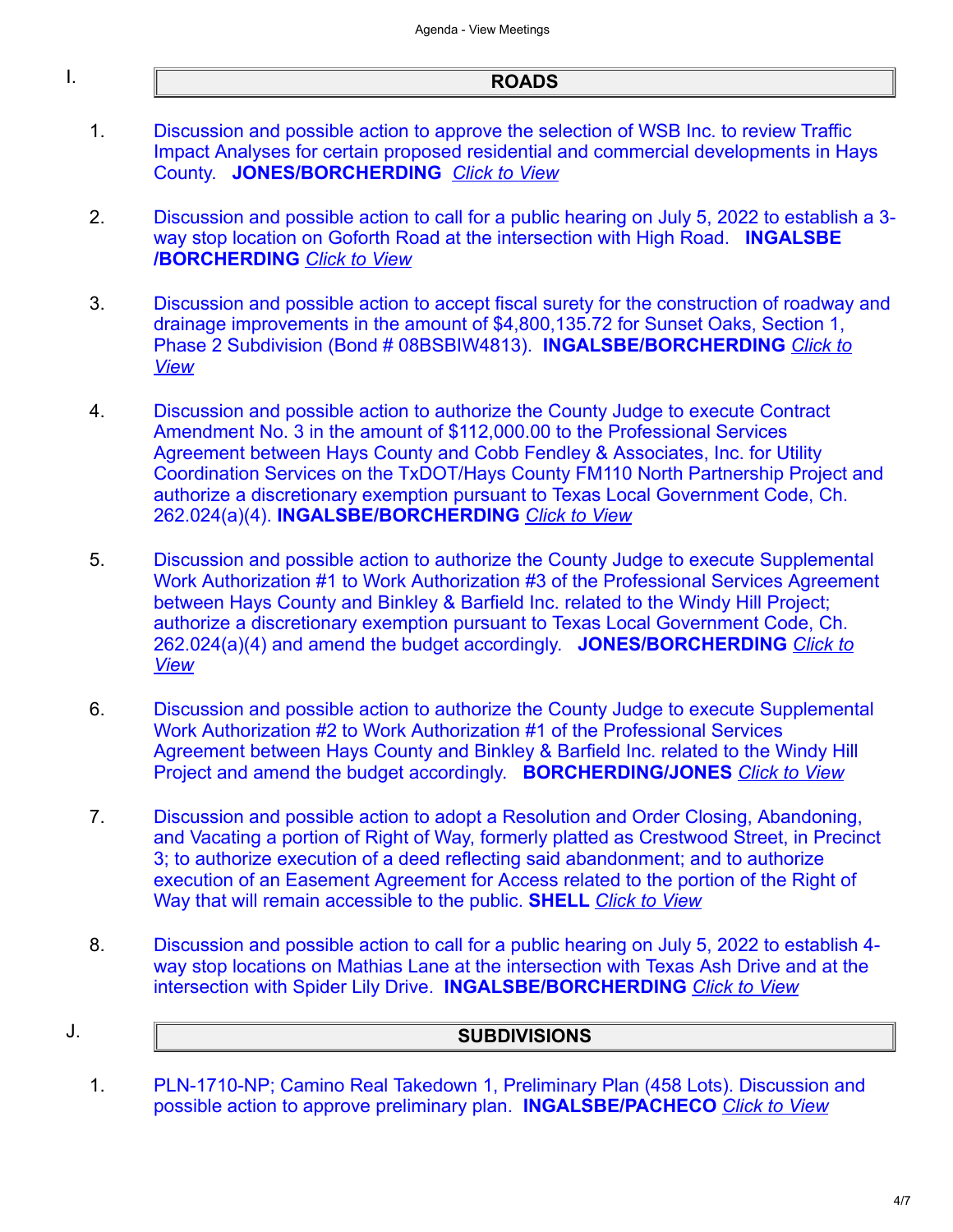2. [Discussion and possible action to authorize the County Judge to execute a Development](https://destinyhosted.com/agenda_publish.cfm?id=42972&mt=ALL&get_month=6&get_year=2022&dsp=agm&seq=128&rev=0&ag=3&ln=811&nseq=&nrev=&pseq=105&prev=0) Agreement for Elder Hill Condominiums between Hays County and Gladys Highlands, LLC. **SHELL/PACHECO** *[Click to View](https://destinyhosted.com/agenda_publish.cfm?id=42972&mt=ALL&get_month=6&get_year=2022&dsp=agm&seq=128&rev=0&ag=3&ln=811&nseq=&nrev=&pseq=105&prev=0)*

## K. **MISCELLANEOUS**

- 0. [Discussion and possible action to consider granting a variance to Section 10.W.1 of the](https://destinyhosted.com/agenda_publish.cfm?id=42972&mt=ALL&get_month=6&get_year=2022&dsp=agm&seq=138&rev=0&ag=3&ln=873&nseq=87&nrev=0&pseq=&prev=) Hays County Rules for On- Site Sewage Facilities and allow issuance of On-Site [Sewage System permit to the owner of 401 Kothmann Road.](https://destinyhosted.com/agenda_publish.cfm?id=42972&mt=ALL&get_month=6&get_year=2022&dsp=agm&seq=138&rev=0&ag=3&ln=873&nseq=87&nrev=0&pseq=&prev=) **SHELL/PACHECO** *Click to View*
- 1. [Discussion and possible action to authorize the Parks Department to purchase a new Top](https://destinyhosted.com/agenda_publish.cfm?id=42972&mt=ALL&get_month=6&get_year=2022&dsp=agm&seq=87&rev=0&ag=3&ln=778&nseq=99&nrev=0&pseq=138&prev=0) Hat 5X12 Utility trailer in the amount of \$3,180.00 and amend the budget accordingly. **SHELL/T. CRUMLEY** *[Click to View](https://destinyhosted.com/agenda_publish.cfm?id=42972&mt=ALL&get_month=6&get_year=2022&dsp=agm&seq=87&rev=0&ag=3&ln=778&nseq=99&nrev=0&pseq=138&prev=0)*
- 2. [Discussion and possible action to authorize partnership with Pet Prevent A Litter \(PALS\)](https://destinyhosted.com/agenda_publish.cfm?id=42972&mt=ALL&get_month=6&get_year=2022&dsp=agm&seq=99&rev=0&ag=3&ln=791&nseq=121&nrev=0&pseq=87&prev=0) to hold four pet microchip clinics throughout Hays County not to exceed \$3,880.00 and amend the budget accordingly. **BECERRA** *[Click to View](https://destinyhosted.com/agenda_publish.cfm?id=42972&mt=ALL&get_month=6&get_year=2022&dsp=agm&seq=99&rev=0&ag=3&ln=791&nseq=121&nrev=0&pseq=87&prev=0)*
- 3. Discussion and possible action to execute an Order Agreement, Master Lease [Agreement, and Equipment Removal/Buyout Authorization with Ricoh USA, Inc. for](https://destinyhosted.com/agenda_publish.cfm?id=42972&mt=ALL&get_month=6&get_year=2022&dsp=agm&seq=121&rev=0&ag=3&ln=803&nseq=134&nrev=0&pseq=99&prev=0) County Wide Copiers, total monthly amount \$1,117.85. **BECERRA** *[Click to View](https://destinyhosted.com/agenda_publish.cfm?id=42972&mt=ALL&get_month=6&get_year=2022&dsp=agm&seq=121&rev=0&ag=3&ln=803&nseq=134&nrev=0&pseq=99&prev=0)*
- 4. Discussion and possible action to award a contract for RFP 2022-P08 HVAC [Maintenance & Repair Services, Jail to SI Mechanical, LLC and authorize staff and](https://destinyhosted.com/agenda_publish.cfm?id=42972&mt=ALL&get_month=6&get_year=2022&dsp=agm&seq=134&rev=0&ag=3&ln=816&nseq=132&nrev=0&pseq=121&prev=0) General Counsel to negotiate a contract. **INGALSBE/CUTLER** *[Click to View](https://destinyhosted.com/agenda_publish.cfm?id=42972&mt=ALL&get_month=6&get_year=2022&dsp=agm&seq=134&rev=0&ag=3&ln=816&nseq=132&nrev=0&pseq=121&prev=0)*
- 5. [Discussion and possible action to accept 17.495 acres of donated property related to the](https://destinyhosted.com/agenda_publish.cfm?id=42972&mt=ALL&get_month=6&get_year=2022&dsp=agm&seq=132&rev=0&ag=3&ln=818&nseq=95&nrev=0&pseq=134&prev=0) Sentinel Peak Preserve Project; record donation value per the land appraisal report and amend the budget accordingly. **SHELL** *[Click to View](https://destinyhosted.com/agenda_publish.cfm?id=42972&mt=ALL&get_month=6&get_year=2022&dsp=agm&seq=132&rev=0&ag=3&ln=818&nseq=95&nrev=0&pseq=134&prev=0)*
- 6. [Discussion and possible action to authorize the County Clerk to realign general ledger](https://destinyhosted.com/agenda_publish.cfm?id=42972&mt=ALL&get_month=6&get_year=2022&dsp=agm&seq=95&rev=0&ag=3&ln=783&nseq=&nrev=&pseq=132&prev=0) position funding within the General Fund and Records Management Fund. **BECERRA/CARDENAS** *[Click to View](https://destinyhosted.com/agenda_publish.cfm?id=42972&mt=ALL&get_month=6&get_year=2022&dsp=agm&seq=95&rev=0&ag=3&ln=783&nseq=&nrev=&pseq=132&prev=0)*
- 

#### L. **WORKSHOP**

1. [Workshop regarding the Facility Workshop and Needs Assessment Report pursuant to](https://destinyhosted.com/agenda_publish.cfm?id=42972&mt=ALL&get_month=6&get_year=2022&dsp=agm&seq=124&rev=0&ag=3&ln=810&nseq=&nrev=&pseq=&prev=) RFP 2022-P02 - Animal Shelter and Animal Services Feasibility Study. **SHELL/INGALSBE** *[Click to View](https://destinyhosted.com/agenda_publish.cfm?id=42972&mt=ALL&get_month=6&get_year=2022&dsp=agm&seq=124&rev=0&ag=3&ln=810&nseq=&nrev=&pseq=&prev=)*

#### M.

The Commissioners Court will announce that it will go into Executive Session, if necessary, pursuant to Chapter 551 of the Texas Government Code, to receive advice from Legal Counsel to discuss matters of land acquisition, litigation and personnel matters as specifically listed on this agenda. The Commissioners Court may also announce it will go into Executive Session, if necessary, to receive advice from Legal Counsel regarding any other item on this agenda.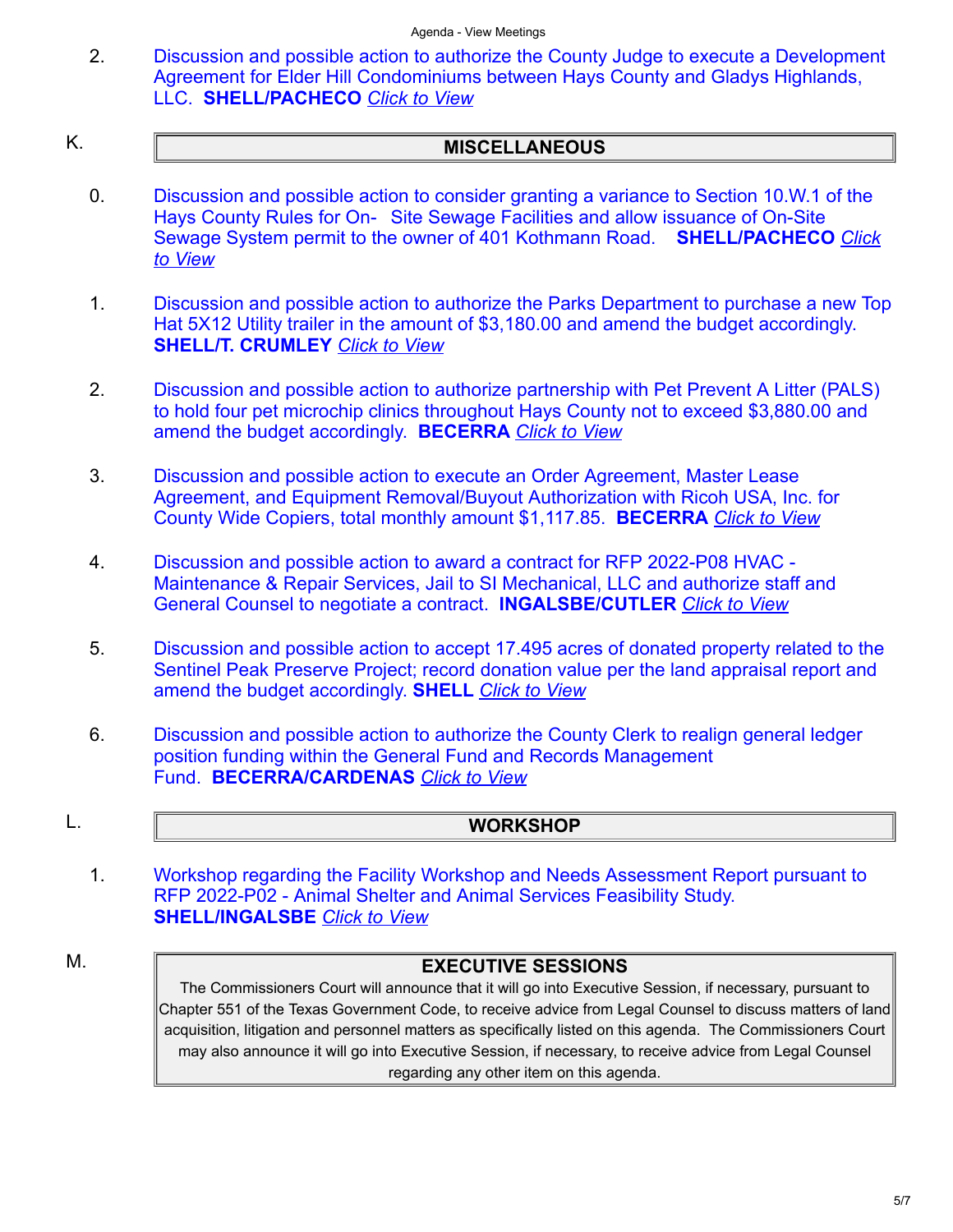- 1. [Executive Session pursuant to Sections 551.071 and 551.072 of the Texas Government](https://destinyhosted.com/agenda_publish.cfm?id=42972&mt=ALL&get_month=6&get_year=2022&dsp=agm&seq=93&rev=0&ag=3&ln=781&nseq=94&nrev=0&pseq=&prev=) Code: consultation with counsel and deliberation regarding the purchase, exchange, lease and/or value of real property associated with the POSAC-recommended 2020 Parks and Open Space Bond Projects. Possible discussion and/or action may follow in open court. **BECERRA** *[Click to View](https://destinyhosted.com/agenda_publish.cfm?id=42972&mt=ALL&get_month=6&get_year=2022&dsp=agm&seq=93&rev=0&ag=3&ln=781&nseq=94&nrev=0&pseq=&prev=)*
- 2. Executive Session pursuant to Section 551.071 and Section 551.076 of the Texas Local [Government Code regarding the deployment, or specific occasions for implementation, of](https://destinyhosted.com/agenda_publish.cfm?id=42972&mt=ALL&get_month=6&get_year=2022&dsp=agm&seq=94&rev=0&ag=3&ln=782&nseq=117&nrev=0&pseq=93&prev=0) security personnel or devices. Possible discussion and/or action may follow in Open Court. **JONES** *[Click to View](https://destinyhosted.com/agenda_publish.cfm?id=42972&mt=ALL&get_month=6&get_year=2022&dsp=agm&seq=94&rev=0&ag=3&ln=782&nseq=117&nrev=0&pseq=93&prev=0)*
- 3. Executive Session pursuant to Sections 551.071 and 551.074 of the Texas Government [Code: consultation with counsel and deliberation regarding employment and duties of all](https://destinyhosted.com/agenda_publish.cfm?id=42972&mt=ALL&get_month=6&get_year=2022&dsp=agm&seq=117&rev=0&ag=3&ln=801&nseq=139&nrev=0&pseq=94&prev=0) individual positions employed by Hays County, Grade 112 and below. Possible discussion and/or action may follow in open court. **BECERRA** *[Click to View](https://destinyhosted.com/agenda_publish.cfm?id=42972&mt=ALL&get_month=6&get_year=2022&dsp=agm&seq=117&rev=0&ag=3&ln=801&nseq=139&nrev=0&pseq=94&prev=0)*
- 4. Executive Session pursuant to Sections 551.071 and 551.074 of the Texas Local [Government Code: consultation with counsel and deliberation regarding all individual](https://destinyhosted.com/agenda_publish.cfm?id=42972&mt=ALL&get_month=6&get_year=2022&dsp=agm&seq=139&rev=0&ag=3&ln=874&nseq=&nrev=&pseq=117&prev=0) positions serving the Hays County Mental Health Courts. Possible discussion and/or action may follow in Open Court. **SHELL** *[Click to View](https://destinyhosted.com/agenda_publish.cfm?id=42972&mt=ALL&get_month=6&get_year=2022&dsp=agm&seq=139&rev=0&ag=3&ln=874&nseq=&nrev=&pseq=117&prev=0)*
- 

### N. **STANDING AGENDA ITEMS**

The Commissioners Court utilizes Standing Agenda Items to address issues that are frequently or periodically discussed in court. This section allows the Court to open the item when a need for discussion arises.

- 1. Discussion and possible action related to the burn ban. **BECERRA**
- 2. Discussion related to the Hays County inmate population, to include current population counts and costs. **BECERRA**
- 3. Discussion of issues related to the Hays County Jail, and the planning of projects pertaining to the public safety facilities needs within the County. Possible action may follow. **INGALSBE/CUTLER**
- 4. Discussion and possible action regarding Hays County's use of federal or other grant funding related to COVID-19 response including but not limited to the American Rescue Plan Act (ARPA) and the Emergency Rental Assistance Program (ERAP). **BECERRA**

#### O. **ADJOURNMENT**